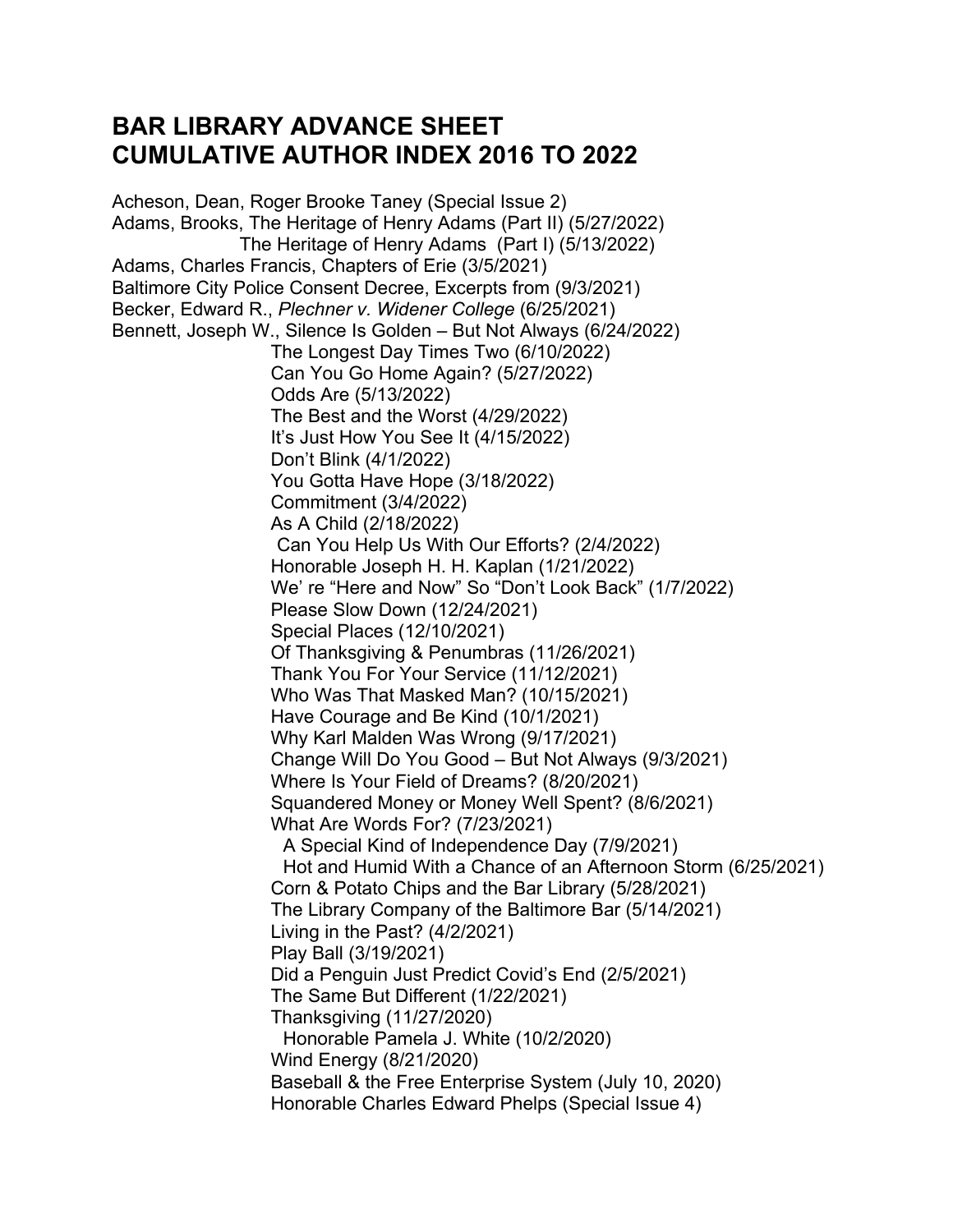Honorable James F. Schneider (Special Issue 1) Honorable Gary Igal Strausberg (Spring 2020) 2020 (Winter 2019) Chief Judge Wanda Keyes Heard (Winter 2019) Love Is In The Air (Fall 2019) Travels Without Charlie – Pittsburgh (Fall 2019) Thanksgiving (Fall 2019) New And Improved – Honest! (Summer 2019) Charles H. Doresy, Jr. (Summer 2019) Travels Without Charlie – Hawaii (Summer 2019) The Grearest Generation (Winter 2018) Remember . . . (A Look at the Library) (Fall 2018) 1968 (Fall 2018) On the Road Again (Fall 2018) Final Arrangements (Winter 2017) What Am I Missing? (Summer 2017) Need Not Be Present To Win (Winter 2016) Early Thoughts on Thanksgiving (Fall 2016) So Many Ways (Summer 2016)

Black, Hugo, *Griswold v. Connecticut* (Dissent) (12/10/2021) *Associated Press v. United States* (5/28/2021)

- Brackley, Paul, University of Cambridge Free Speech Vote (1/22/2021)
- Brandeis, Louis, *Louisville Joint Stock Land Bank v. Radford* (11/26/2021)  *Liggett v. Lee* (Dissent) (10/30/2020)

Brookings Institute, An Analysis of Out-of-Wedlock Births in the United States (6/11/2021)

Brown, George William, Baltimore And The Nineteenth Of April, 1861, An Excerpt (10/1/2021)

> The Origin and Growth of Civil Liberty in Maryland (3/19/2021) Brief in Mayor and City Council v. Howard (2/5/2021) On Libraries (Spring 2020)

Brown, Henry Billings, *Downes v. Bidwell* (12/24/2021)

Bruce, William Cabell, The National Prohibition Law (2/19/2021)

Brune, Frederick W., Federal-State Relationships as Affected by Judicial Decisions (12/11/2020)

A Personal View of the Profession (Special Issue 6)

Buckle, Donald, The Humanitarian Theory of Punishment – A Reply to C.S. Lewis (11/12/2021)

Bullough, Oliver, The Great American Tax Haven: South Dakota (9/4/2020)

Burckhardt, Jacob, The Polis (4/1/2022)

Bush, Vannevar, Modern Arms and Free Men (Spring 2020)

Calvocoressi, Peter, Threading My Way (9/17/2021)

Clark, Charles E., Law and Legal Institutions (6/25/2021)

Cardozo, Benjamin, *Ultramares v. Touche Niven and Company* (1/8/2021)

 *Palko v. Connecticut* (12/25/2020)

Connolly, John, Racial Laws in Maryland, 1776-1864 (4/2/2021)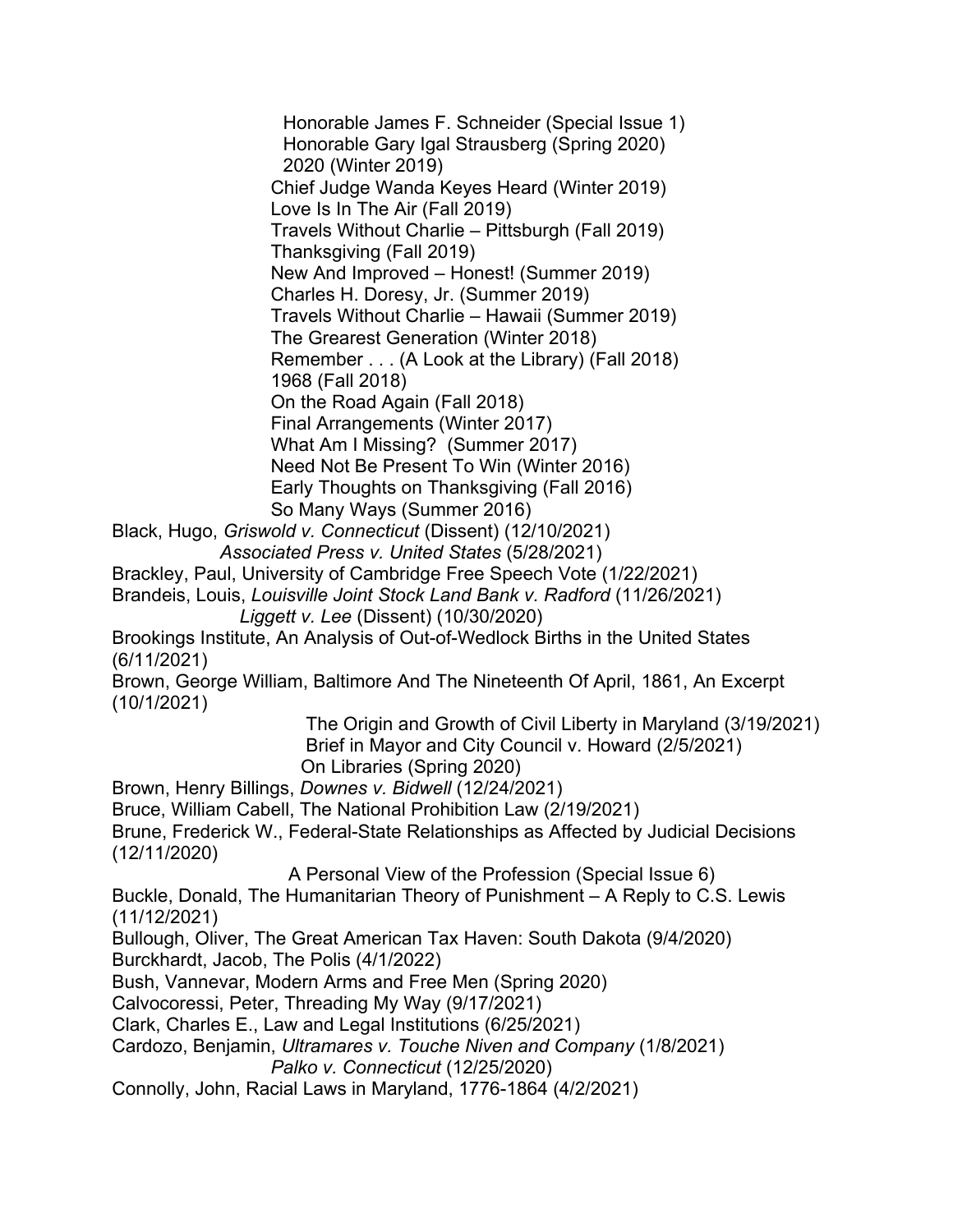Habeas Corpus in Maryland (9/18/2020)

In Defense of Judicial Elections (Special Issue 3)

Honorable James F. Schneider (Special Issue 1)

Is Maryland's Oath of Office Subversive? (Winter 2019)

Commission on Immigration Reform, Becoming An American: Immigration and Immigrant Policy (7/9/2021)

Constitution Project's Forum on Election Reform, The Report (5/14/2021)

Croyder, Page, The Baltimore City Criminal Justice System (7/24/2020)

Davis, David, *Ex Parte Milligan* (10/1/2021)

de Gaulle, Charles, Memoirs of Hope: Renewal and Endeavor (2/18/2022) (2/4/2022) de Tocqueville, Alexis, Democracy In America (3/4/2022)

The First Sitting of the Constituent Assembly (1/21/2022)

The European Revolution & Correspondence with Gobineau

(2/5/2021)

On Administration (Special Issue 4)

Devlin, Patrick, The Judge (4/29/2022)

Doory, Timothy, The Baltimore City Criminal Justice System (7/24/2020)

Douglas, William O., An Almanac of Liberty, An Excerpt (10/29/2021)

Law and Legal Institutions (6/25/2021)

Duff, Jr., Charles, Creating Community in Planned Communities (8/7/2020)

Du Pont, Donald, The War on Drugs (7/10/2020)

Dunlop Commission on the Future of Worker-Management Relations, Final Report (7/9/2021)

Ehrenhalt, Alan, Review of The Profession (A Memoir by Bill Bratton) (9/3/2021) Eisenhower, Dwight D., Remarks at the Dartmouth College Commencement Exercises (7/23/2021)

Evans, Richard J., On Pandemics (Special Issue1)

Frankfurter, Felix, FDR and the New Deal (3/18/2022)

Sacco and Vanzetti (3/18/2022)

 *Associated Press v. United States* (Concurrence) (5/28/2021)  *Milk Wagon Drivers v. Meadowmoor Dairies* (3/5/2021)  *Screws v. United States* (Dissent) (12/11/2020)

Friedman, Gary The War on Drugs (7/10/2020)

Glendon, Mary Ellen, The Missing Dimension of Sociality (1/8/2021)

Glynn, John, The Baltimore City Criminal Justice System (7/24/2020)

Goldberg, Arthur, *Griswold v. Connecticut* (Concurrence) (12/10/2021)

Gorbachev, Mikhail, On Coronavirus (Special Issue 1)

Gorsuch, Neil, *United States v. Husayn* (Dissent) (4/15/2022)

Gould, Elise, Childhood Lead Poisoning: Conservative Estimates of the Social and Economic Benefits of Lead Hazard Control (8/20/2021)

Grant, Ulysses S., Memoirs and Selected Letters, An Excerpt (10/1/2021)

Green, Michael D., Restatement of the Law Third, Torts: Concluding Provisions (Fall 2019)

Grimm, Paul, Judge Joseph H. H. Kaplan (7/24/2020)

Guttmacher, Manfred, The Insanity of George III (Special Issue 4)

Hale, Lady Brenda, *R. v. Roberts* (4/29/2022)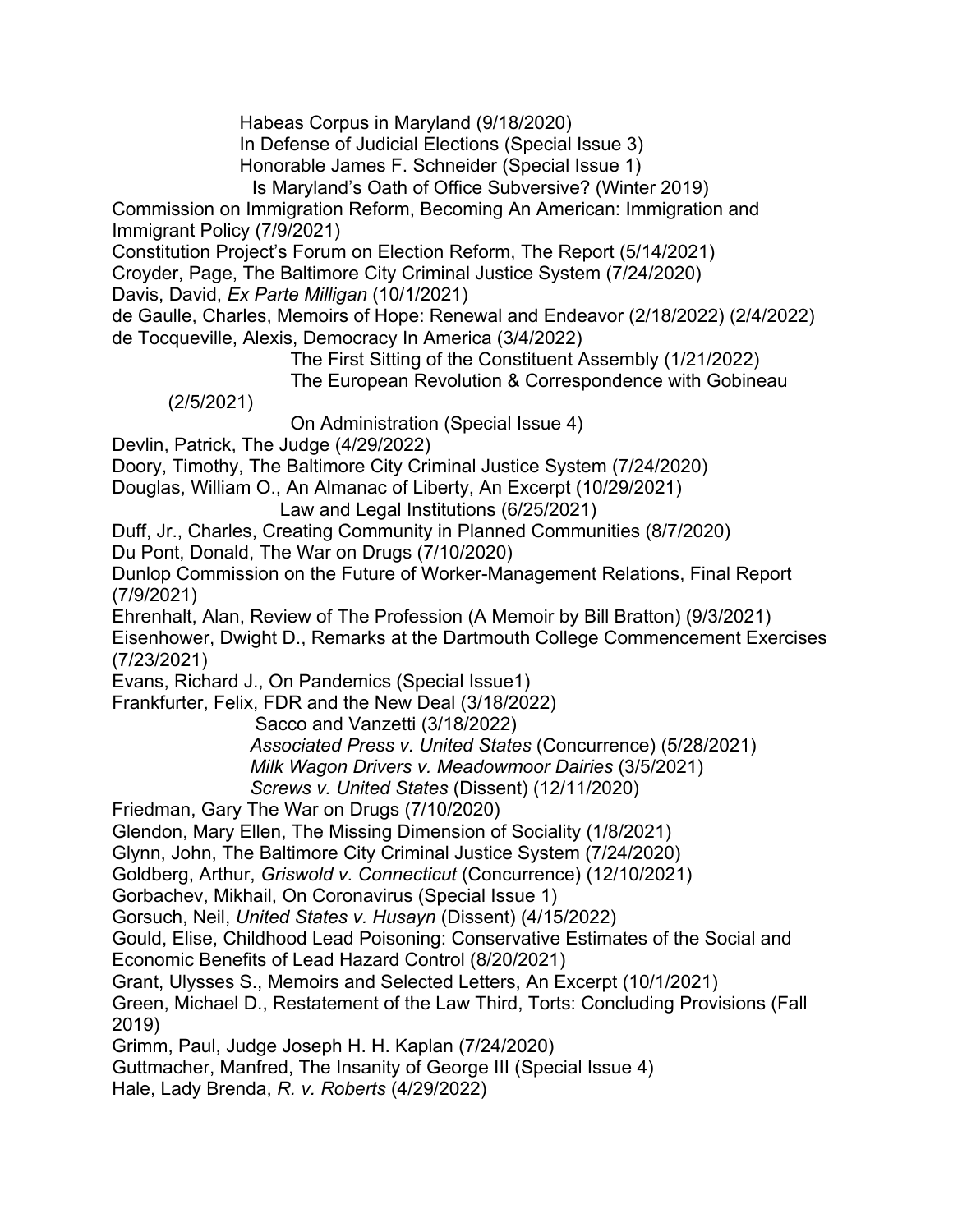Hamilton, Alexander, Federalist No. 62 (1/21/2022)

Hamilton, Alexander, Federalist No. 63 (1/21/2022)

Hand, Learned, Letter to Theodore Roosevelt on Substantive Due Process (12/10/2021) Sources of Tolerance (6/25/2021) & (10/16/2020)

 *United States v. Associated Press* (5/28/2021)

Mr. Justice Brandeis (8/7/2020)

Hawkins, Hugh D., George W. Brown and His Influence on Johns Hopkins University (Special Issue 5)

Heard, Wanda Keyes, The Society of the Sons of New York (Fall 2019)

Hendrickson, Rob Ross, Honorable Joseph H. H. Kaplan (1/21/2022)

Joshua W. Miles (7/10/2020)

Foster Fanseen (Special Issue 4)

J. Cookman Boyd (Winter 2019)

Herbert, Sir Alan Patrick, Quotations Of (4/29/2022)

Hollander, Ellen L., *T. Michael's Media v. Mayor and City Council of Baltimore* (10/29/2021)

Holmes, Jr., Oliver Wendell, *Lochner v. New York* (Dissent) (11/13/2020)

Hopkins, Samuel, Zoom Instructions (Special Issue 2)

Hughes, Charles Evans, *A.L.A. Schechter Poultry Corporation v. United States* (11/26/2021)

Hyatt, Wayne S., Creating Community in Planned Communities (8/7/2020) Jackson, Robert, Opening Statement before the International Military Tribunal (Nuremburg) (9/17/2021)

 *Screws v. United States* (Dissent) (12/11/2020)

 *Shaughnessy v. Mezei* (Dissent) (10/16/2020)

Jaffe, Jerome, The War on Drugs (7/10/2020)

James, William, The Moral Equivalent of War (4/2/2021)

Jefferson, Thomas, Recommended Syllabus for Those Reading Law (6/11/2021) Johnson, Gary, The War on Drugs (7/10/2020)

Johnson, Reverdy, Defense of Mary Surratt (Special Issue 3)

Julian, Elizabeth, The Baltimore City Criminal Justice System (7/24/2020)

Kennan, George F., 1968 Revisited (8/21/2020)

Keynes, John Maynard, Economic Possibilities for Our Grandchildren (11/27/2020) Kirwan Commission on Maryland Education Executive Summary (11/27/2020)

Kurland, Philip, The Founders' Constitution (10/16/2020)

Langenburg, Donald, High School Science & Mathematics in Maryland (10/2/2020) Langbein, John H., The 20th Century Revolution in Family Wealth Transmission (9/4/2020)

Laski, Harold J., The Limitations of the Expert (Special Issue 3)

Lecky, William Edward Hartpole, History of European Morals – The Position of Women (10/15/2021)

Levi, Edward H., The Collective Morality of a Maturing Society (12/11/2020) 1968 Revisited (8/21/2020)

Lewis, C.S., The Humanitarian Theory of Punishment (11/12/2021)

Lewis, H. H. Walker, The Battle of Franklin Farms (Special Issue 2)

Liebmann, George W., Supreme Court Decisions - Reaction To (6/24/2022)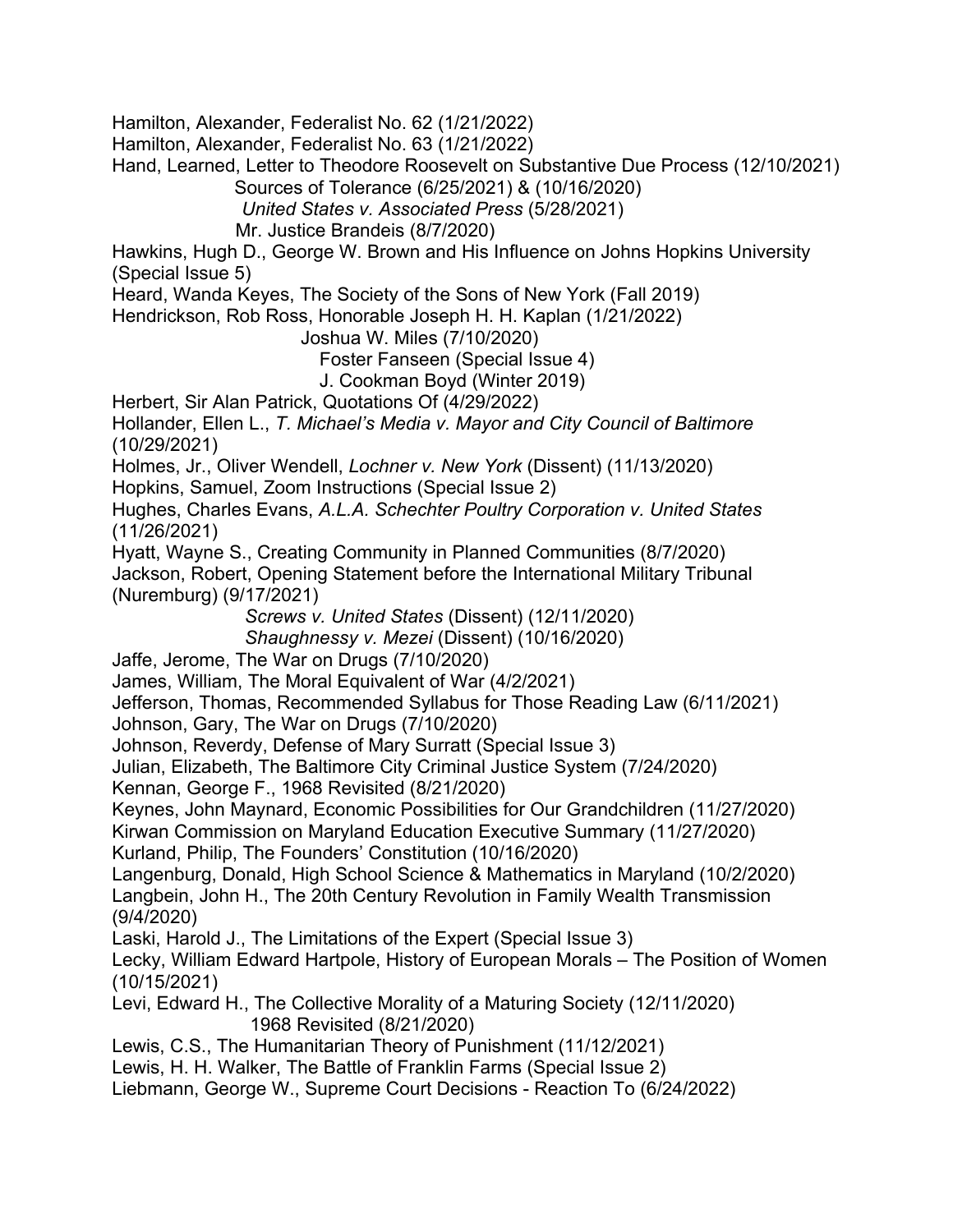Brandeis Revisited (6/10/2022) On the Adams Family (5/27/2022) (5/13/2022) Felix Frankfurter (3/18/2022) On C. Mitchell and J. Baker, The Civil War in Maryland Reconsidered (3/4/2022) Honorable Joseph H. H. Kaplan (1/21/2022) American Territories (12/24/2021) Introduction of Supreme Court Cases – *Schechter v. United States*; *Louisville Joint Stock Land Bank v. Radford* & *Humphrey's v. United States* (11/26/2021) Woolton Pie (10/15/2021) Nuremberg War Crimes Trial (9/17/2021) George Wickersham (8/6/2021) The Teaching of American History (7/23/2021) Preface to the New Edition of Maryland Practice (6/25/2021) Alfred Avins (6/25/2021) Legal Instruction (6/11/2021) Lame Ducks (6/11/2021) On Constance Jordan's Reason and Imagination (3/19/2021) On Eric Rauchway's Winter War (1/8/2021) On Fredrik Logevall's JFK (1/8/2021) On Richard Rothstein's The Color of Law (1/8/2021) On Ta-Nehesi Coates' We Were Eight Years in Power (1/8/2021) On Rachel Maddow's Bag Man (1/8/2021) On Scott Anderson's The Quiet Americans (1/8/2021) On Jill Lepore's, These Truths (8/7/2020) On the Baltimore Consent Decree (7/24/2020) Honorable James F. Schneider (Special Issue 1) On David M. O'Brien's, Justice Robert H. Jackson's Unpublished Opinion in Brown v. Board (Spring 2020) Mencken on Church and State (Summer 2019) Bar Library Lectures & Publications (Winter 2018) Bar Library Improvements (Fall 2016) Llewellyn, Karl, The Bar's Troubles and Poultices – And Cures? (4/15/2022) Lord, Henry, Honorable James F. Schneider (Special Issue 1) Mac Gillis, Alec, Baltimore Policing (7/24/2000) Mach, Leta, Creating Community in Planned Communities (8/7/2020) Macmillan, Harold, Winds of Change (10/16/2020) Macron, Emmanuel, Address to the French (Special Issue 6) Madison, James, Federalist No. 62 (1/21/2022) Madison, James, Federalist No. 63 (1/21/2022) Magee, Marc Porter, Creating Community in Planned Communities (8/7/2020) Maher, Neil, Nature's New Deal (7/10/2020) Marshall, R.E.L., Honorable George William Brown (Special Issue 5)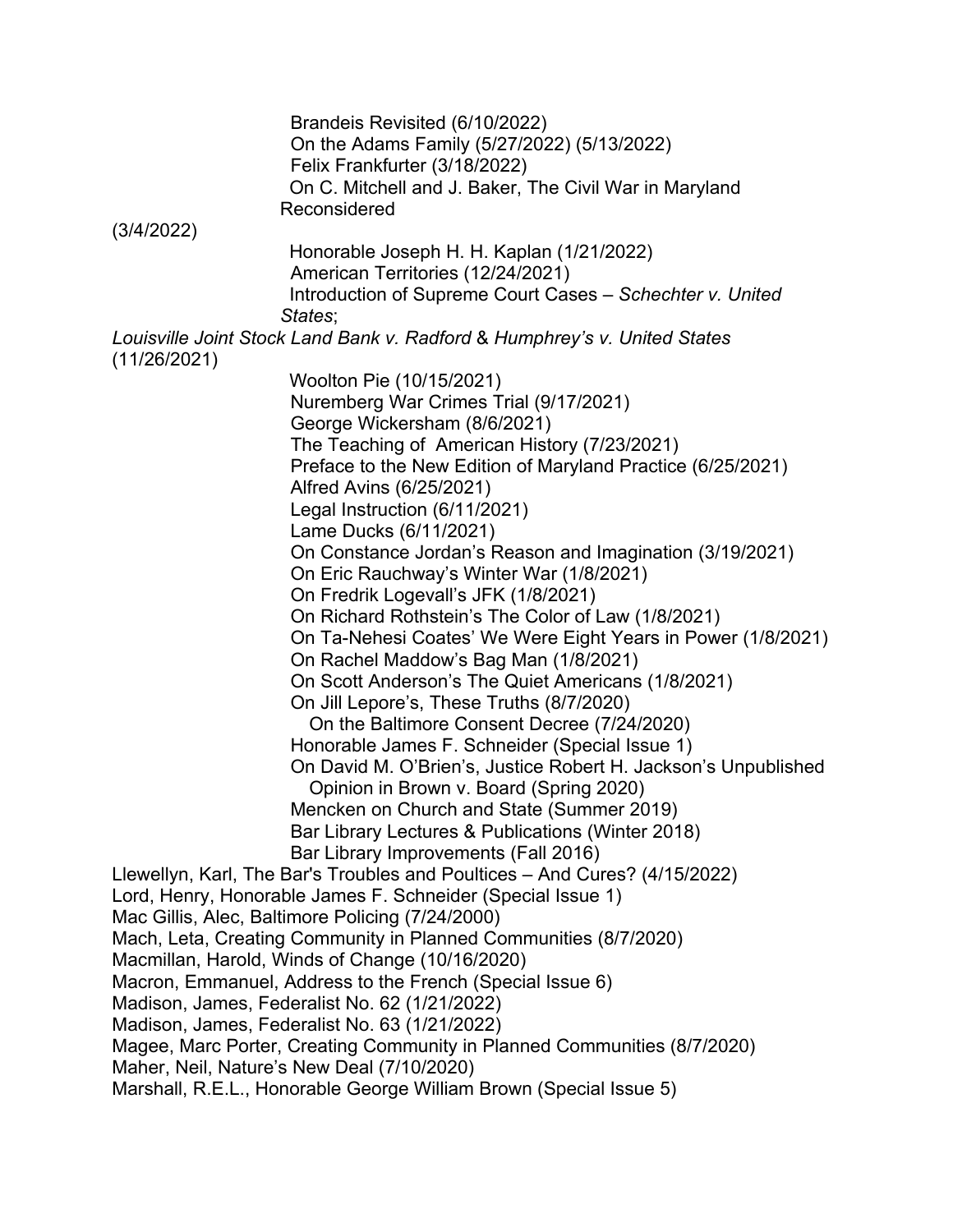Martin, Peter, High School Science & Mathematics in Maryland (10/2/2020) McReynolds, Clark, *Meyer v. Nebraska* (12/10/2021) Mencken, H.L., Footnote on Lame Ducks (6/11/2021) Negro Spokesman Arises to Voice His Race's Wrongs (7/24/2020) Mendelson, Wallace, Learned Hand: Patient Democrat (6/24/2022) Mill, John Stuart, On Administration (Special Issue 4) Miller, Kelly, Open Letter to President Wilson (7/24/2020) Moltke, Helmut Von, The Kreisau Documents (10/30/2020) Morley, John, On Compromise (4/16/2021) Morris, Norval, The Humanitarian Theory of Punishment – A Reply to C.S. Lewis (11/12/2021) Motz, J. Frederick, The Baltimore City Criminal Justice System (7/24/2020) Moylan, Charles E., The Baltimore City Criminal Justice System (7/24/2020) National Commission on Federal Election Reform, To Assure Pride and Confidence in the Electoral Process (5/14/2021) Niebuhr, Reinhold, Kinsey and the Moral Problem of Man's Sexual Life (1/22/2021) Oppenheimer, Reuben, Maryland's Legal Conservatism (Special Issue 6) Administration of Deportation Laws (Special Issue 6) Orski, C. Kenneth, Market Approaches to Congestion Control (9/18/2020) Papenfuse, Edward, Honorable James F. Schneider (Special Issue 1) Plumb, J.H., George III (Special Issue 4) Pope Pius XI, Papal Encyclical, the Quadrigesmo Anno (4/16/2021) Race and Ethnic Disparities Commission: The Report (Great Britain) (4/30/2021) Reid, Kenneth, Market Approaches to Congestion Control (9/18/2020) Richmond, Benjamin, The New Feudalism (8/7/2020) Richmond, Mary Ellen, The Profession and the Practice of Begging, (1/8/2021) Roberts, Owen, *Screws v. United States* (Dissent) (12/11/2020) Rodgers, Marion Elizabeth, Mencken, Ritchie and Prohibition (2/19/2021) Rodriguez, Eric, A Report on Sexually Transmitted Diseases (8/20/2021) Roosevelt, Franklin Delano, Campaign Address on Prohibition (2/19/2021) Rosenberg, Benjamin, Honorable Joseph H. H. Kaplan (1/21/2022) Russell, Bertrand, On University Education (8/21/2020) Rutledge, Wiley, *In Re Yamashita* (Dissent) (4/2/2021) Ryan, Christopher P., Solving Maryland's Teacher Staffing Crisis (10/2/2020) Saar, Peter, The Baltimore Criminal Justice System (7/24/2020) Sacks, Jonathan , Colloquium on Marriage (12/25/2020) Sales, Lord Philip, *Day v. The Governor of the Cayman Islands* (6/24/2022) Samuel, Peter, Market Approaches to Congestion Control (9/18/2020) Santarelli, Donald, The War on Drugs (7/10/2020) Savile, George, The Character of a Trimmer (4/16/2021) Scalia, Antonin, *Blakely v. Washington* (11/12/2021)  *Hamdi v. United States* (Dissent) (2/5/2021) Schlesinger, Jr., Arthur M., The Disuniting of America (3/19/2021) Schroeder, Mary Murphy, *A Community Voice v. E.P.A.* (8/20/2021) Schuett, Linda, Creating Community in Planned Communities (8/7/2020) Schwaderer, Nicholas, Expanding Distance Learning in Maryland (10/2/2020)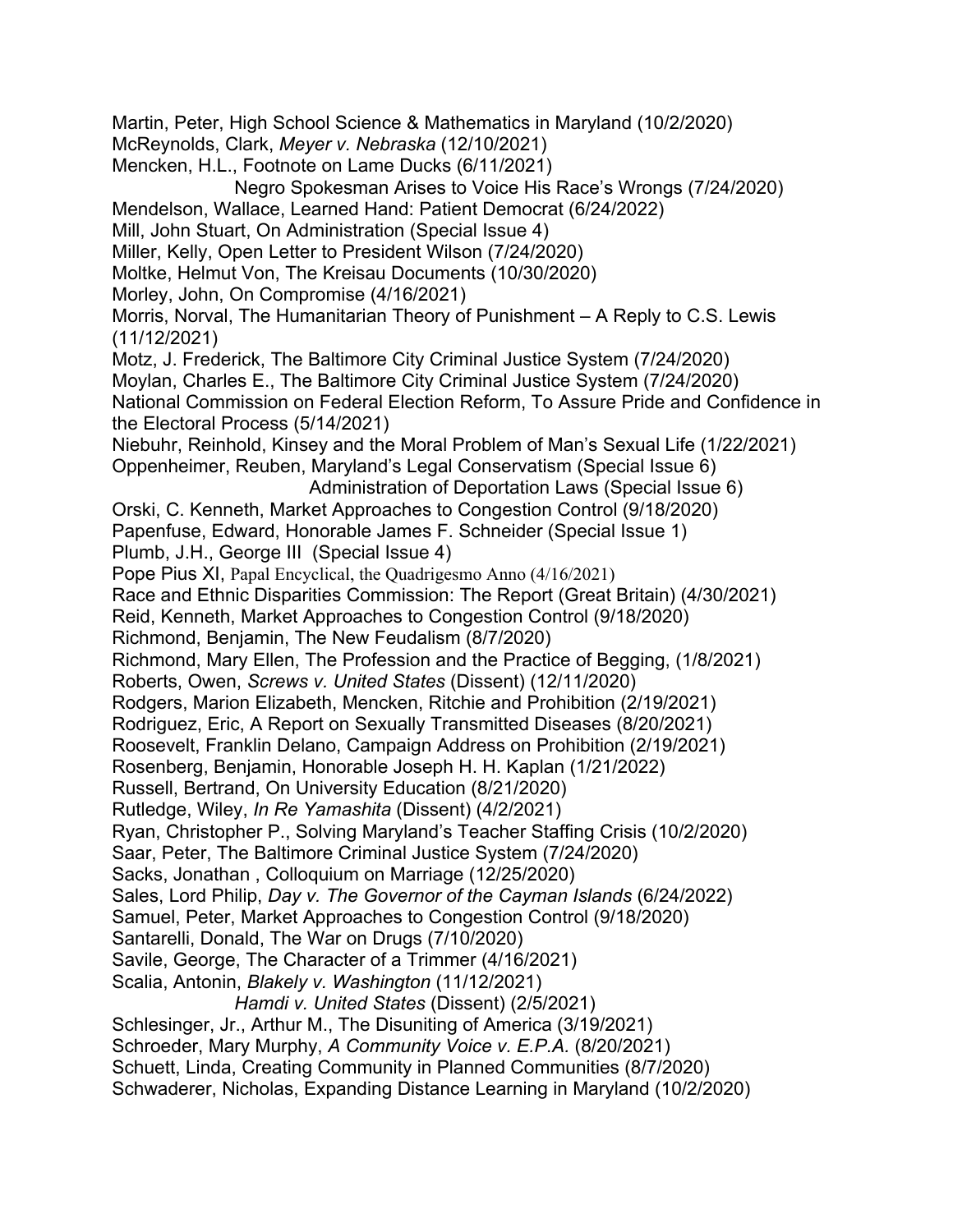Simons, Henry C., A Positive Program For Laissez Faire (4/30/2021) Stabile, Donald, Creating Community in Planned Communities (8/7/2020) Stein, Jacob A., 30 Golden Rules (6/10/2022) Was It Me Or My Case They Didn't Like (4/14/2022) Lists (3/19/2021) Keep Your Big Mouth Shut (3/5/2021) Words and Music (2/19/2021) An Evening With Louis Armstrong (2/5/2021) Keeping Secrets (1/22/2021) Outrageous in New York (1/8/2021) Cold Cash Up Front (12/25/2020) The Courthouse (12/11/2020) The Visiting Judge (11/13/2020) The Investment Building (10/30/2020) Worry (10/16/2020) Character & Reputation (10/2/2020) Madam Rosa (9/18/2020) Clients (9/4/2020) Stevens, John Paul, *Hamdi v. United States* (Dissent) (2/5/2021) Stichel, H. Mark, A Long Standing Tradition with a New Twist (Spring 2020) The Restatements – First, Second, Third… (Summer 2019) The Virtues of Being A Pack Rat (Fall 2018) Sumption, Jonathan, COVID Policies (1/7/2022) The Limits of the Law (12/25/2020) Sutherland, George, *Humphrey's v. United States* (11/26/2021) Taft, John T., 1968 Revisited (8/21/2020) Taft, William Howard, The Socialist Impulse (9/4/2020) A Voice Against National Prohibition (7/10/2020) Thayer, James B., The Origin and Scope of the American Doctrine of Constitutional Law (1/7/2022) Thomas, Clarence, *Akimbo v. United States* (9/3/2021) (7/9/2021) Thompson, Dorothy, Modern Coup D'Etat (Special Issue 1) Toll, John, High School Science & Mathematics in Maryland (10/2/2020) Train, Arthur Cheney, "The Trial of Misdemeanors" (7/9/2021) "The Arrest" (6/11/2021 "Who Are The Real Criminals?" (5/28/2021) Trilling, Lionel, The Kinsey Report (1/22/2021) Tufaro, David F., Bad Public Policies Translate Into Harmful Racial Impact (Special Issue 6) Utt, Ronald, Market Approaches to Congestion Control (9/18/2020) Veil, Simone, On Abortion Reform (3/5/2021) Warne, Colston E., The Pullman Boycott of 1894 (7/23/2021) Wechsler, Herbert, The Political Safeguards of Federalism (10/30/2020) Wen, Leana, Why I Left Planned Parenthood (8/20/2021) West, Christopher, Honorable James F. Schneider (Special Issue 1) Wickersham, George Woodward, The Administration's Changing Order (8/6/2021)